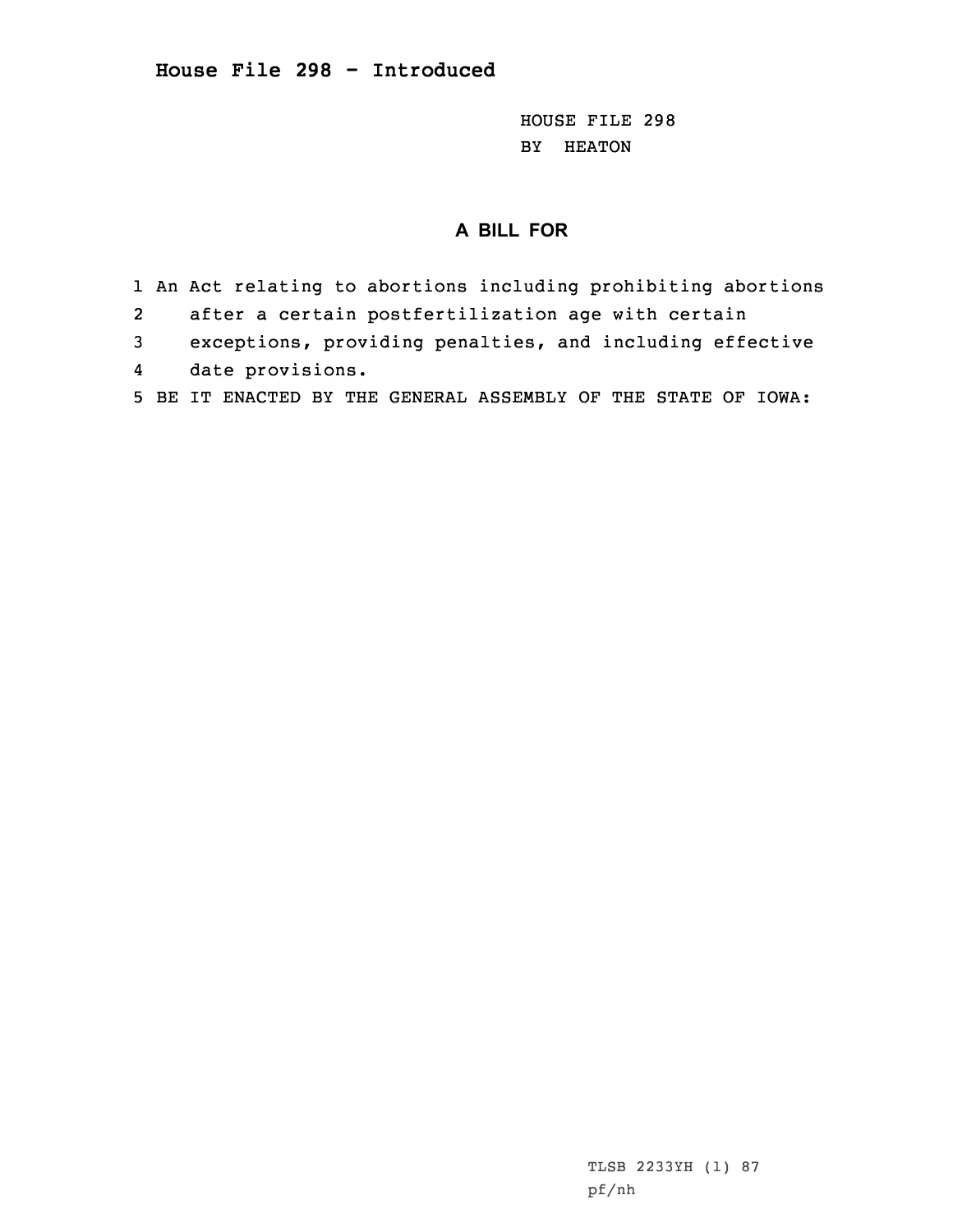1Section 1. NEW SECTION. **146B.1 Definitions.**

2 As used in this chapter, unless the context otherwise 3 requires:

41. *"Abortion"* means abortion as defined in section 146.1.

 2. *"Attempt to perform or induce an abortion"* means an act, or an omission of <sup>a</sup> statutorily required act, that, under the circumstances as the actor believes them to be, constitutes <sup>a</sup> substantial step in <sup>a</sup> course of conduct planned to culminate in the performance or inducing of an abortion.

<sup>10</sup> 3. *"Department"* means the department of public health. 11 4. *"Fertilization"* means the fusion of <sup>a</sup> human spermatozoon 12 with <sup>a</sup> human ovum.

 5. *"Human pregnancy"* means an individual organism of the species homo sapiens from fertilization until live birth. 6. *"Medical emergency"* means <sup>a</sup> condition which, in reasonable medical judgment, so complicates the medical condition of <sup>a</sup> pregnant woman as to necessitate the immediate abortion of the human pregnancy to avert the woman's death or for which <sup>a</sup> delay will create <sup>a</sup> serious risk of substantial and irreversible physical impairment of <sup>a</sup> major bodily function. *"Medical emergency"* does not include <sup>a</sup> condition which is based on <sup>a</sup> claim or diagnosis that the pregnant woman will engage in conduct which would result in the pregnant woman's death or in substantial and irreversible physical impairment of <sup>a</sup> major bodily function.

 7. *"Medical facility"* means any public or private hospital, clinic, center, medical school, medical training institution, health care facility, physician's office, infirmary, dispensary, ambulatory surgical center, or other institution or location where medical care is provided to any person.

 8. *"Physician"* means <sup>a</sup> person licensed under chapter 148. 9. *"Postfertilization age"* means the age of the human pregnancy as calculated from the fertilization of the human 34 ovum.

-1-

<sup>35</sup> 10. *"Probable postfertilization age"* means what, in

LSB 2233YH (1) 87 pf/nh 1/9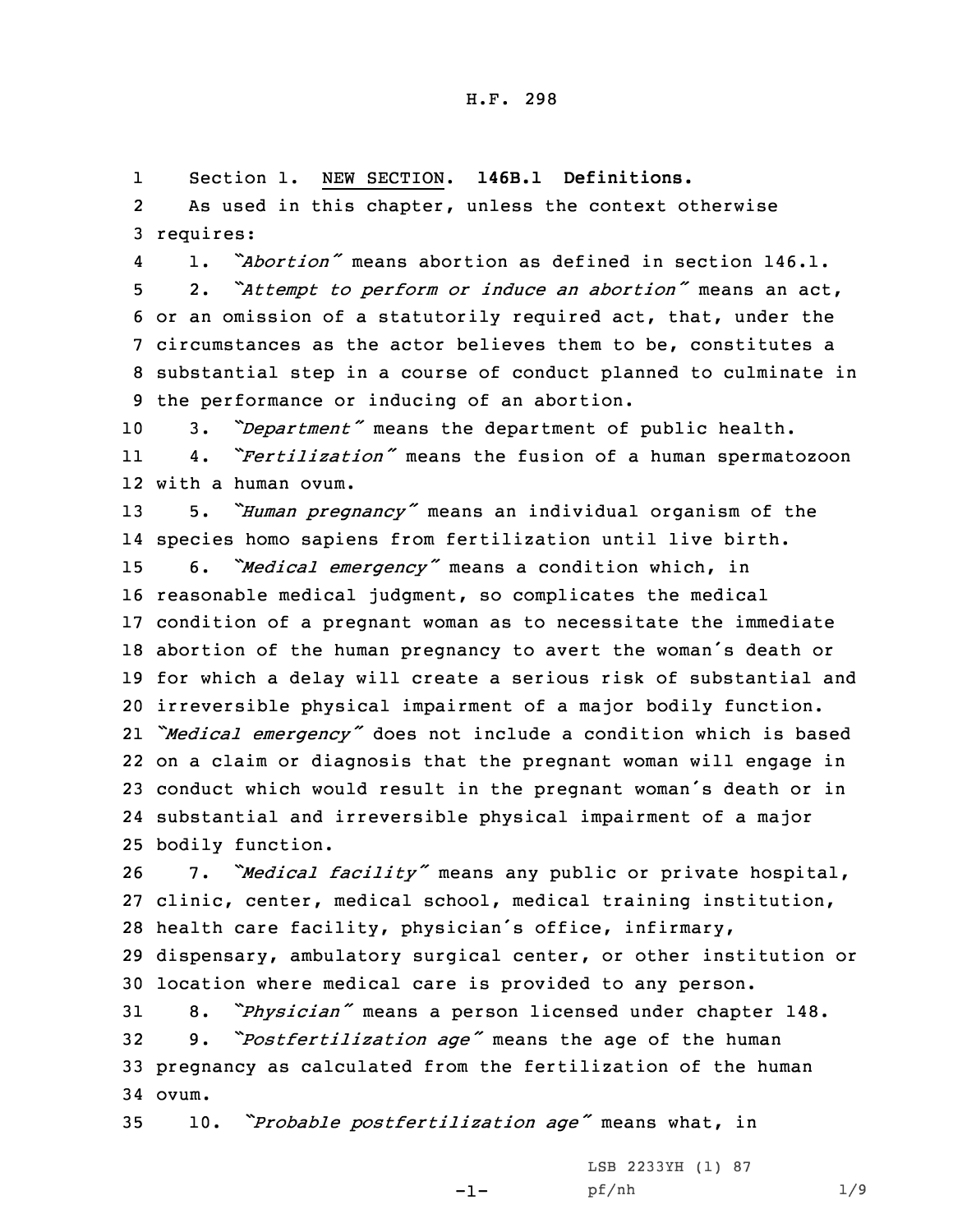1 reasonable medical judgment, will with reasonable probability 2 be the postfertilization age of the human pregnancy at the time 3 the abortion is to be performed.

4 11. *"Reasonable medical judgment"* means <sup>a</sup> medical judgment 5 made by <sup>a</sup> reasonably prudent physician who is knowledgeable 6 about the case and the treatment possibilities with respect to 7 the medical conditions involved.

<sup>8</sup> 12. *"Unborn child"* means <sup>a</sup> human pregnancy in the 9 postembryonic stage.

 Sec. 2. NEW SECTION. **146B.2 Determination of postfertilization age —— abortion prohibited twenty or more weeks postfertilization —— exceptions —— reporting requirements —— penalties.**

14 1. Except in the case of <sup>a</sup> medical emergency, an abortion shall not be performed or induced or be attempted to be performed or induced unless the physician performing or inducing the abortion has first made <sup>a</sup> determination of the probable postfertilization age of the human pregnancy or relied upon such <sup>a</sup> determination made by another physician. In making such <sup>a</sup> determination, <sup>a</sup> physician shall make such inquiries of the pregnant woman and perform or cause to be performed such medical examinations and tests the physician considers necessary in making <sup>a</sup> reasonable medical judgment to accurately determine the postfertilization age of the human pregnancy. 2. *a.* <sup>A</sup> physician shall not perform or induce or attempt to perform or induce an abortion upon <sup>a</sup> pregnant woman when it has been determined, by the physician performing or inducing the abortion or by another physician upon whose determination that physician relies, that the probable postfertilization age of the human pregnancy is twenty or more weeks unless, in the physician's reasonable medical judgment, any of the following 32 applies:

33 (1) The pregnant woman has <sup>a</sup> condition which the physician 34 deems <sup>a</sup> medical emergency.

35 (2) It is necessary to preserve the life of the unborn

 $-2-$ 

LSB 2233YH (1) 87 pf/nh 2/9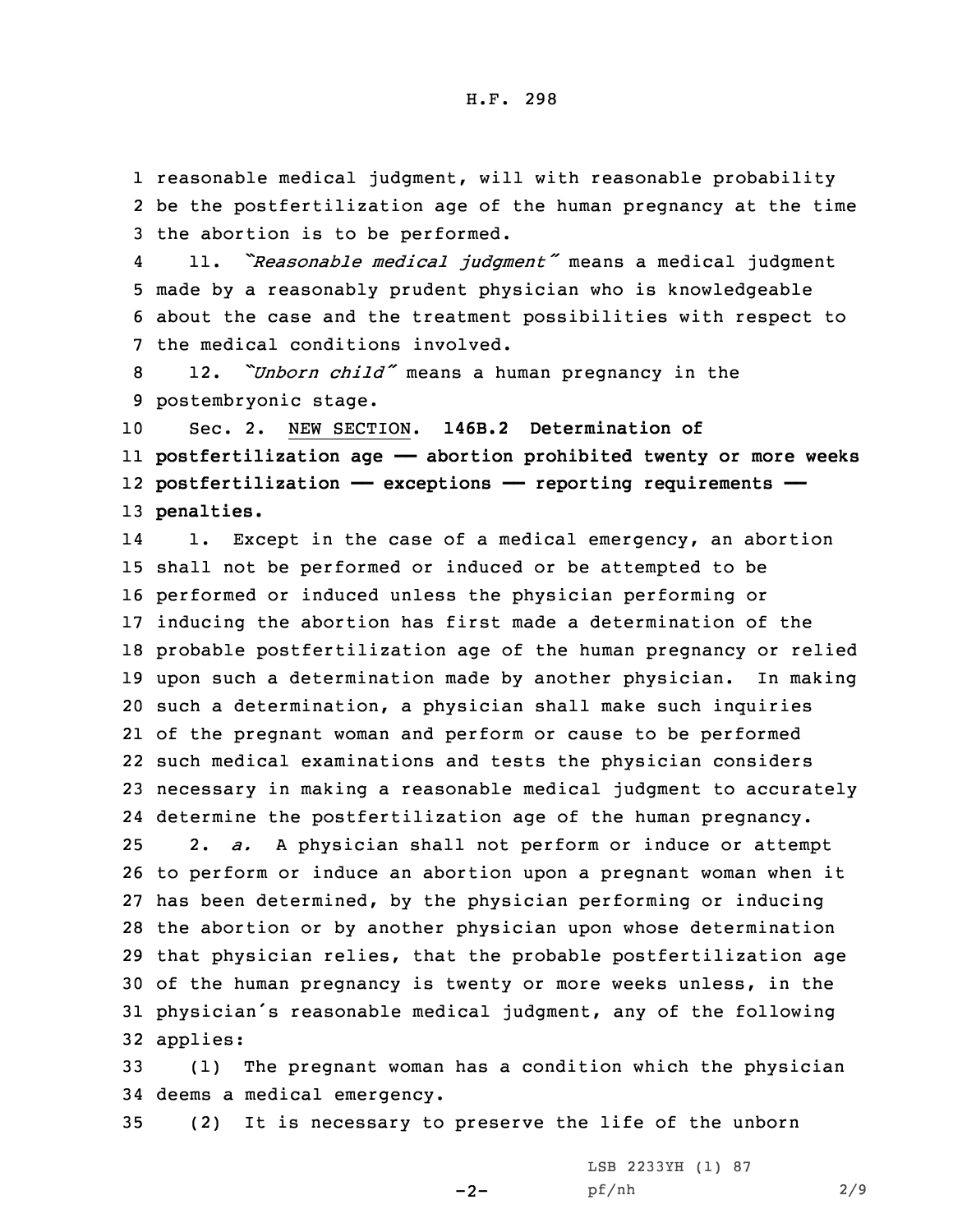1 child.

2 *b.* If an abortion is performed or induced under this subsection, the physician shall terminate the human pregnancy in the manner which, in the physician's reasonable medical judgment, provides the best opportunity for the unborn child to survive, unless, in the physician's reasonable medical judgment, termination of the human pregnancy in that manner would pose <sup>a</sup> greater risk than any other available method of the death of the pregnant woman or of the substantial and irreversible physical impairment of <sup>a</sup> major bodily function. <sup>A</sup> greater risk shall not be deemed to exist if it is based on <sup>a</sup> claim or diagnosis that the pregnant woman will engage in conduct which would result in the pregnant woman's death or in substantial and irreversible physical impairment of <sup>a</sup> major bodily function.

 3. <sup>A</sup> physician who performs or induces or attempts to perform or induce an abortion shall report to the department, on <sup>a</sup> schedule and in accordance with forms and rules adopted by the department, all of the following:

 *a.* If <sup>a</sup> determination of probable postfertilization age of the human pregnancy was made, the probable postfertilization age determined and the method and basis of the determination. *b.* If <sup>a</sup> determination of probable postfertilization

24 age of the human pregnancy was not made, the basis of the 25 determination that <sup>a</sup> medical emergency existed.

26 *c.* If the probable postfertilization age of the human 27 pregnancy was determined to be twenty or more weeks, the basis 28 of the determination of <sup>a</sup> medical emergency.

 *d.* The method used for the abortion and, in the case of an abortion performed when the probable postfertilization age was determined to be twenty or more weeks, whether the method of abortion used was one that, in the physician's reasonable medical judgment, provided the best opportunity for the unborn child to survive or, if such <sup>a</sup> method was not used, the basis of the determination that termination of the human pregnancy

 $-3-$ 

LSB 2233YH (1) 87 pf/nh 3/9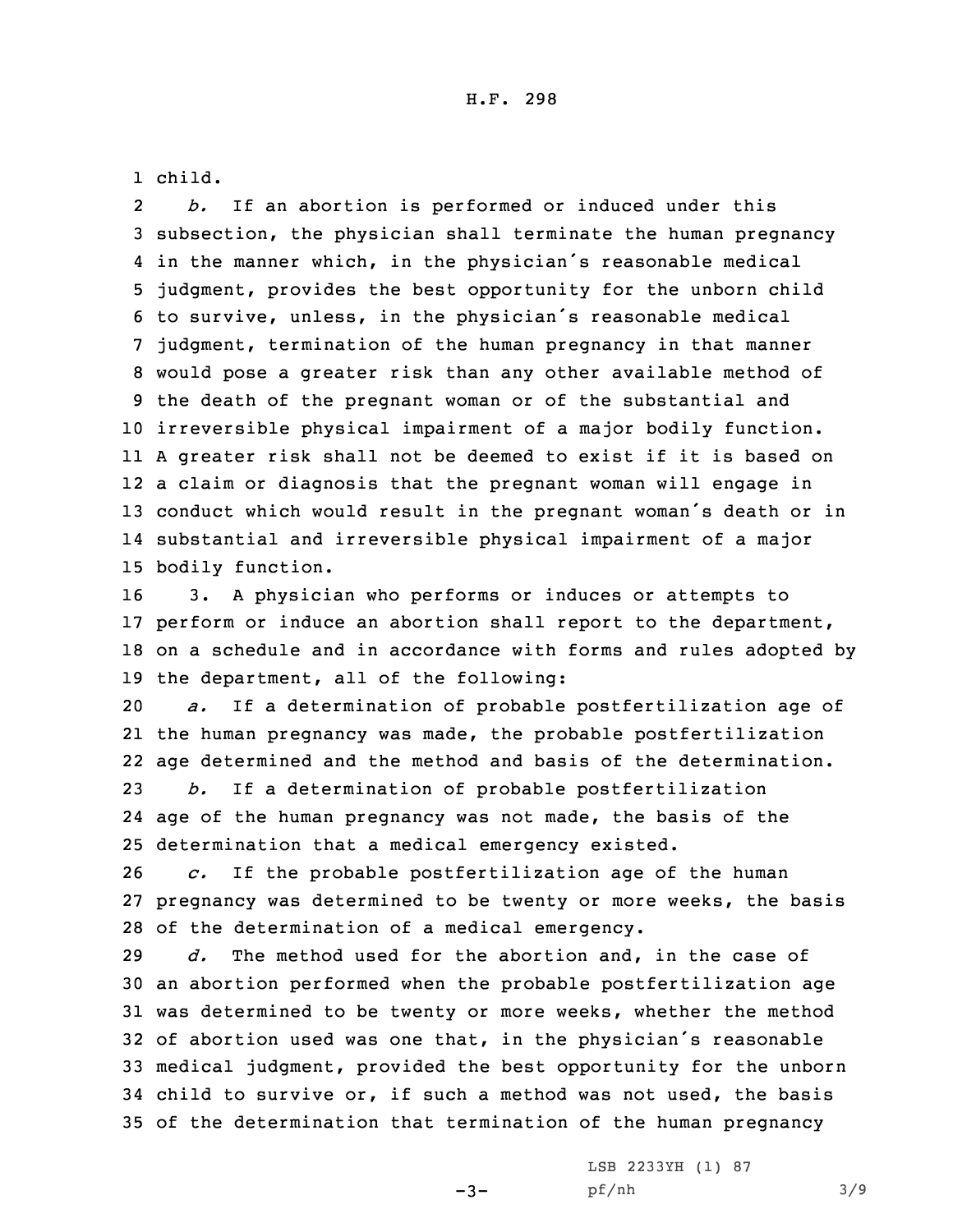in that manner would pose <sup>a</sup> greater risk than would any other available method of the death of the pregnant woman or of the substantial and irreversible physical impairment of <sup>a</sup> major bodily function.

 4. *a.* By June 30, annually, the department shall issue <sup>a</sup> public report providing statistics for the previous calendar year, compiled from the reports for that year submitted in accordance with subsection 3. Each report shall also provide the statistics for all previous calendar years, adjusted to reflect any additional information from late or corrected reports. The department shall ensure that none of the information included in the public reports could reasonably lead to the identification of any woman upon whom an abortion was performed.

 *b.* (1) <sup>A</sup> physician who fails to submit <sup>a</sup> report by the end of thirty days following the due date shall be subject to <sup>a</sup> late fee of five hundred dollars for each additional thirty-day period or portion of <sup>a</sup> thirty-day period the report is overdue. (2) <sup>A</sup> physician required to report in accordance with subsection 3 who has not submitted <sup>a</sup> report or who has submitted only an incomplete report more than one year following the due date, may, in an action brought in the manner in which actions are brought to enforce chapter 148, be directed by <sup>a</sup> court of competent jurisdiction to submit <sup>a</sup> complete report within <sup>a</sup> time period stated by court order or be subject to contempt of court.

27 (3) <sup>A</sup> physician who intentionally or recklessly falsifies 28 <sup>a</sup> report required under this section is subject to <sup>a</sup> civil 29 penalty of one hundred dollars.

30 5. The department shall adopt rules to implement this 31 section.

32 Sec. 3. NEW SECTION. **146B.3 Civil and criminal actions** 33 **—— penalties.**

34 1. Failure of <sup>a</sup> physician to comply with any provision of 35 section 146B.2, with the exception of the late filing of <sup>a</sup>

 $-4-$ 

LSB 2233YH (1) 87 pf/nh 4/9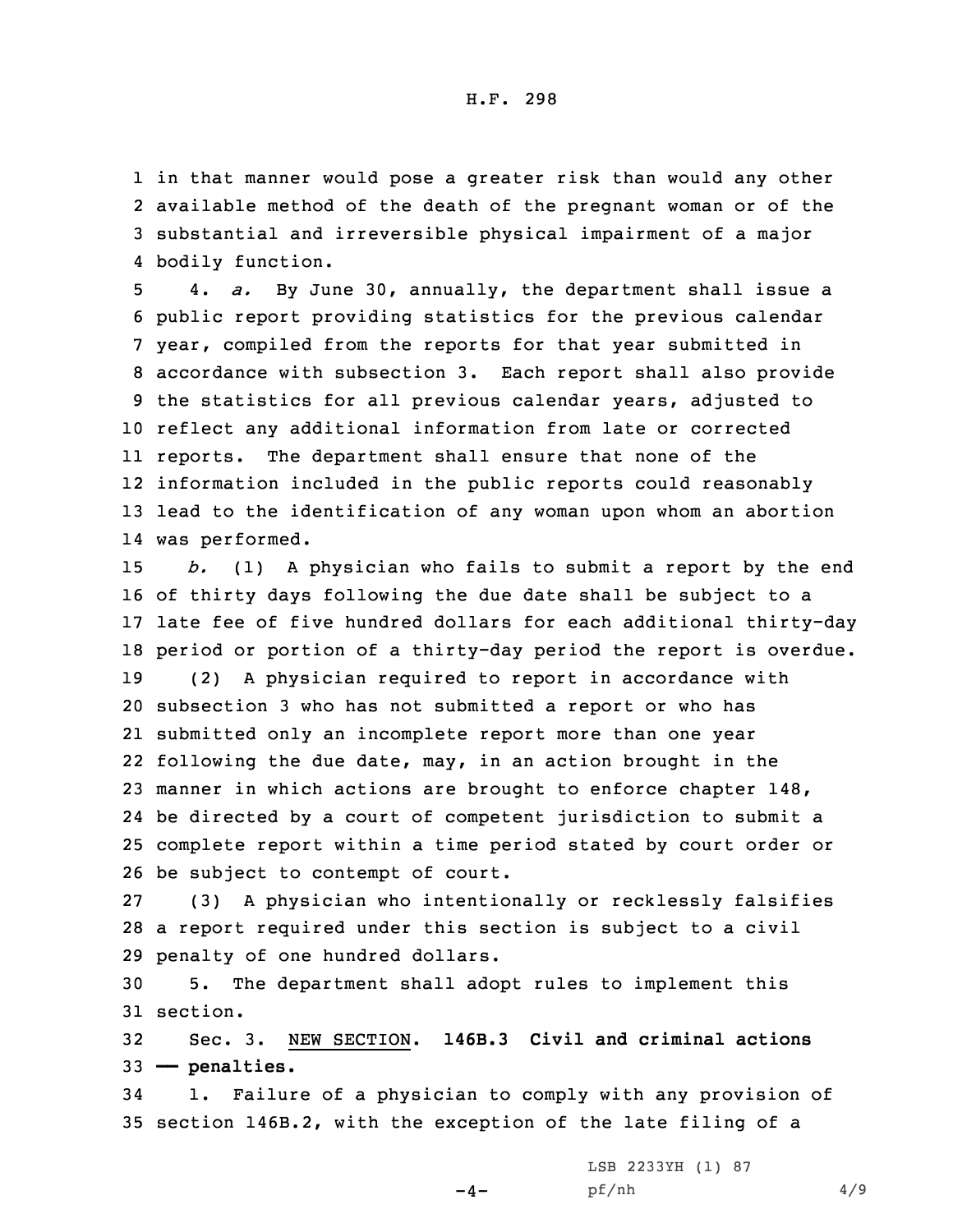1 report or failure to submit <sup>a</sup> complete report in compliance 2 with <sup>a</sup> court order, is grounds for license discipline under 3 chapter 148.

4 2. <sup>A</sup> physician who intentionally or recklessly performs or 5 attempts to perform an abortion in violation of this chapter is <sup>6</sup> guilty of <sup>a</sup> class "C" felony.

7 3. <sup>A</sup> medical facility licensed in this state in which 8 abortions are performed or induced in violation of this chapter 9 is subject to immediate revocation of licensure.

 4. <sup>A</sup> medical facility licensed in this state in which abortions are performed or induced in violation of this chapter is ineligible to receive state funding and is subject to repayment of any state funds received from the state during the time after which an abortion in violation of this chapter was performed or induced.

 5. <sup>A</sup> woman upon whom an abortion has been performed in violation of this chapter or the biological father may maintain an action against the physician who performed the abortion in intentional or reckless violation of this chapter for actual 20 damages.

21 6. <sup>A</sup> woman upon whom an abortion has been attempted in violation of this chapter may maintain an action against the physician who attempted to perform the abortion in intentional or reckless violation of this chapter for actual damages. 7. <sup>A</sup> cause of action for injunctive relief to prevent <sup>a</sup> physician from performing abortions may be maintained against <sup>a</sup> physician who has intentionally violated this chapter by the woman upon whom the abortion was performed or attempted to be performed, by the spouse of the woman, by <sup>a</sup> parent or guardian of the woman if the woman is less than eighteen years of age or unmarried at the time the abortion was performed or attempted to be performed, by <sup>a</sup> current or former licensed health care provider of the woman, by <sup>a</sup> county attorney with appropriate jurisdiction, or by the attorney general.

35 8. <sup>A</sup> woman upon whom an abortion was performed or was

 $-5-$ 

LSB 2233YH (1) 87 pf/nh 5/9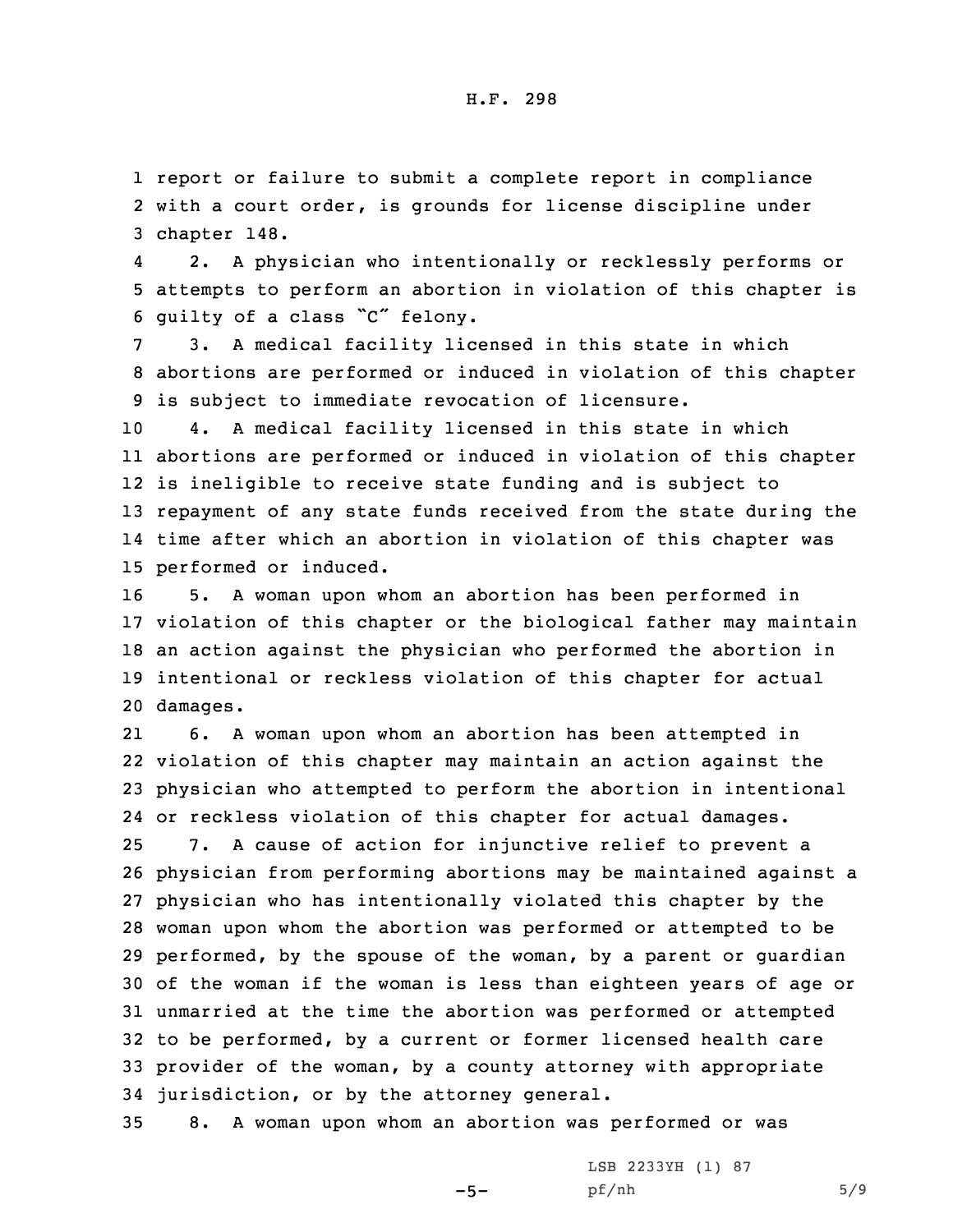1 attempted to be performed shall not be subject to prosecution 2 for <sup>a</sup> violation of this chapter.

3 9. If the plaintiff prevails in an action brought under 4 this section, the plaintiff shall be entitled to an award for 5 reasonable attorney fees.

 10. If the defendant prevails in an action brought under this section and the court finds that the plaintiff's suit was frivolous and brought in bad faith, the defendant shall be entitled to an award for reasonable attorney fees.

10 11. Damages and attorney fees shall not be assessed against 11 the woman upon whom an abortion was performed or attempted to 12 be performed except as provided in subsection 10.

 12. In <sup>a</sup> civil or criminal proceeding or action brought under this chapter, the court shall rule whether the anonymity of any woman upon whom an abortion has been performed or attempted shall be preserved from public disclosure if the woman does not provide consent to such disclosure. The court, upon motion or on its own motion, shall make such <sup>a</sup> ruling and, upon determining that the woman's anonymity should be preserved, shall issue orders to the parties, witnesses, and counsel and shall direct the sealing of the record and exclusion of individuals from courtrooms or hearing rooms to the extent necessary to safeguard the woman's identity from public disclosure. Each such order shall be accompanied by specific written findings explaining why the anonymity of the woman should be preserved from public disclosure, why the order is essential to that end, how the order is narrowly tailored to serve that interest, and why no reasonable less restrictive alternative exists. In the absence of written consent of the woman upon whom an abortion has been performed or attempted, anyone, other than <sup>a</sup> public official, who brings an action under this section shall do so under <sup>a</sup> pseudonym. This subsection shall not be construed to conceal the identity of the plaintiff or of witnesses from the defendant or from attorneys for the defendant.

-6-

LSB 2233YH (1) 87 pf/nh 6/9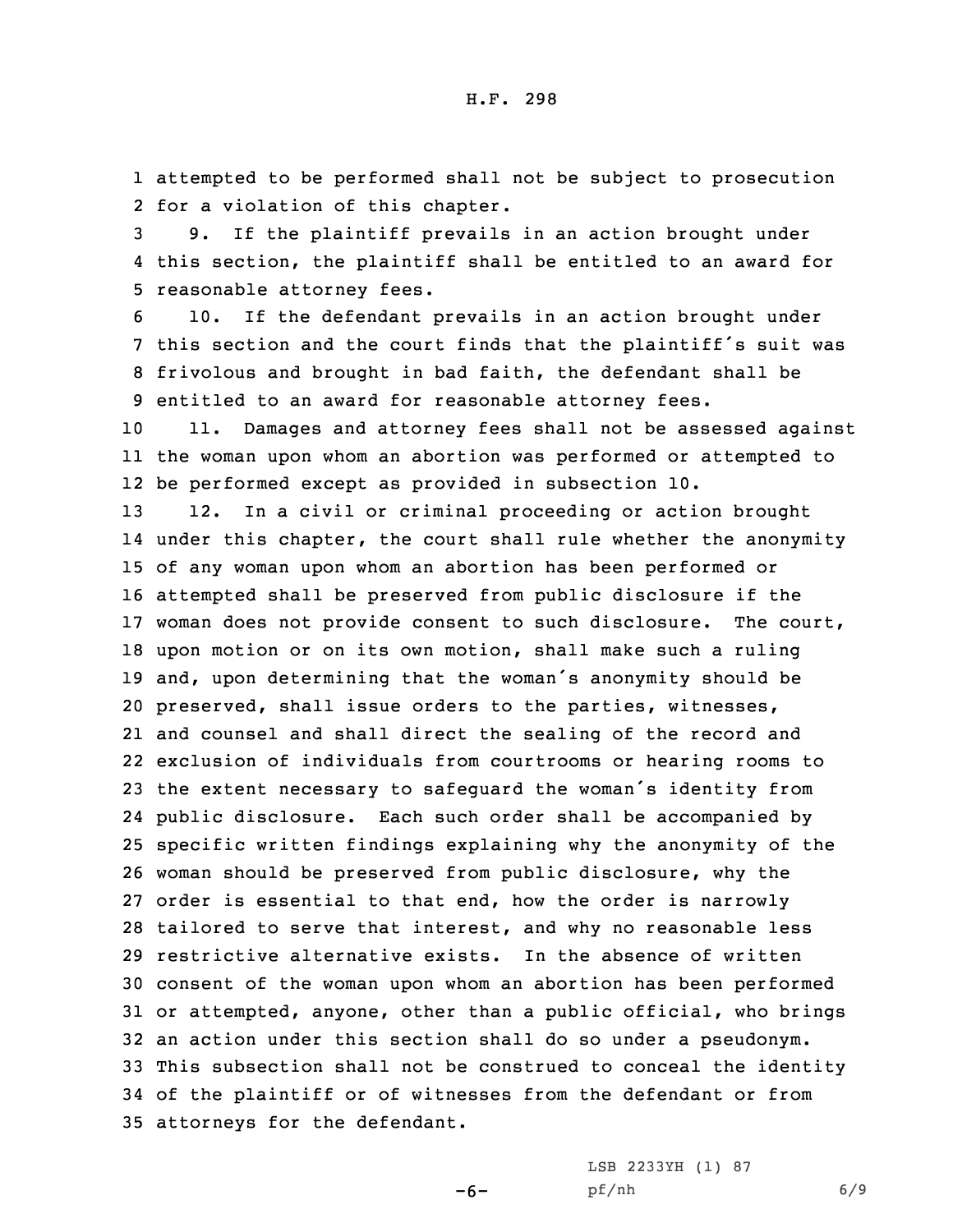1Sec. 4. NEW SECTION. **146B.4 Construction.**

2 1. Nothing in this chapter shall be construed as creating or 3 recognizing <sup>a</sup> right to an abortion.

4 2. Nothing in this chapter shall be construed as determining <sup>5</sup> life to begin at twenty weeks' gestation. Instead, it is 6 recognized that life begins at conception.

7 Sec. 5. NEW SECTION. **146B.5 Severability clause.**

 If any provision of this chapter or its application to any person or circumstance is held invalid, the invalidity does not affect other provisions or application of this chapter which can be given effect without the invalid provision or application, and to this end the provisions of this chapter are severable.

14 Sec. 6. EFFECTIVE UPON ENACTMENT. This Act, being deemed of 15 immediate importance, takes effect upon enactment.

16 EXPLANATION

17 **The inclusion of this explanation does not constitute agreement with** <sup>18</sup> **the explanation's substance by the members of the general assembly.**

 This bill relates to abortions. The bill provides that, except in the case of <sup>a</sup> medical emergency, an abortion shall not be performed or induced or be attempted to be performed or induced unless the physician performing or inducing the abortion has first made <sup>a</sup> determination of the probable postfertilization age of the human pregnancy. Additionally, the bill prohibits <sup>a</sup> physician from performing or inducing or attempting to perform or induce an abortion upon <sup>a</sup> pregnant woman when it has been determined, that the probable postfertilization age is 20 or more weeks unless, in the physician's reasonable medical judgment, either the pregnant woman has <sup>a</sup> condition which the physician deems <sup>a</sup> medical emergency or it is necessary to preserve the life of the unborn child. If an abortion is performed or induced when the probable postfertilization age is 20 or more weeks, the physician is required to terminate the pregnancy in <sup>a</sup> manner which, in the physician's reasonable medical judgment, provides

 $-7-$ 

LSB 2233YH (1) 87 pf/nh 7/9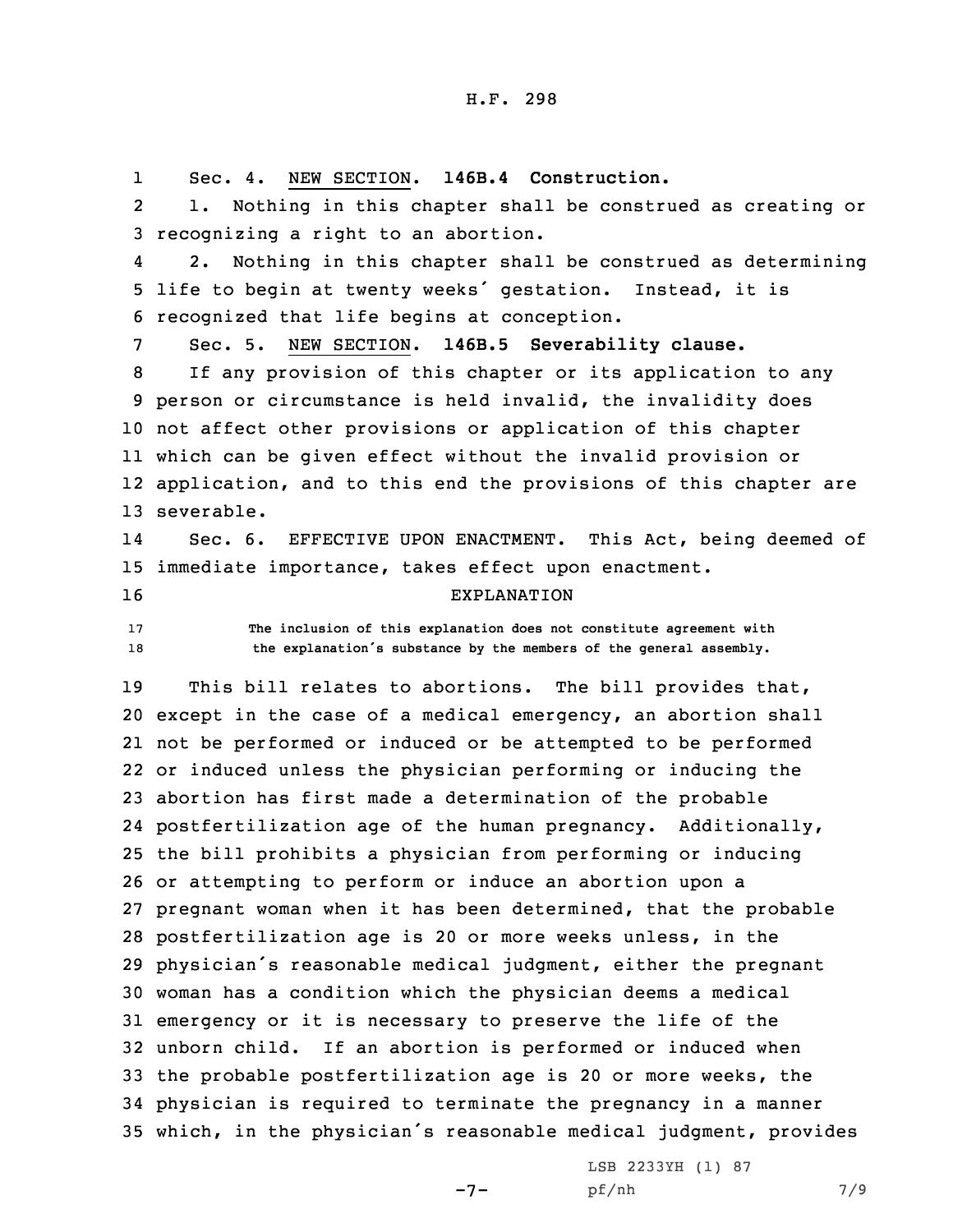H.F. 298

 the best opportunity for the unborn child to survive unless such termination would pose <sup>a</sup> greater risk either of the death of the pregnant woman or of the substantial and irreversible physical impairment of <sup>a</sup> major bodily function of the woman than would another available method.

 The bill also requires certain reports to be filed by <sup>a</sup> physician who performs or induces or attempts to perform or induce an abortion with the department of public health, on <sup>a</sup> schedule and in accordance with forms and rules adopted by the department. The department is required to compile the information collected annually and issue <sup>a</sup> public report, ensuring that none of the information included in the public reports could reasonably lead to the identification of any pregnant woman upon whom an abortion was performed. The bill provides monetary penalties for <sup>a</sup> physician who fails to submit <sup>a</sup> report in <sup>a</sup> timely manner, submits an incomplete report, or intentionally or recklessly falsifies <sup>a</sup> required report.

 The bill provides for civil and criminal actions and penalties relating to violations of the bill. Failure of <sup>a</sup> physician to comply with any provision, with the exception of the late filing of <sup>a</sup> report or failure to submit <sup>a</sup> complete report in compliance with <sup>a</sup> court order, is grounds for license discipline. <sup>A</sup> physician who intentionally or recklessly performs or attempts to perform an abortion in violation of the bill is guilty of <sup>a</sup> class "C" felony, which is punishable by confinement for no more than 10 years and <sup>a</sup> fine of at least \$1,000 but not more than \$10,000. The bill also provides that <sup>a</sup> medical facility licensed in the state in which abortions are performed or induced in violation of the bill is subject to immediate revocation of licensure. Additionally, <sup>a</sup> medical facility licensed in this state in which abortions are performed or induced in violation of the bill is ineligible to receive state funding and is subject to repayment of any state funds received from the state during the time after which an abortion in violation of the bill was performed or induced.

 $-8-$ 

LSB 2233YH (1) 87 pf/nh 8/9